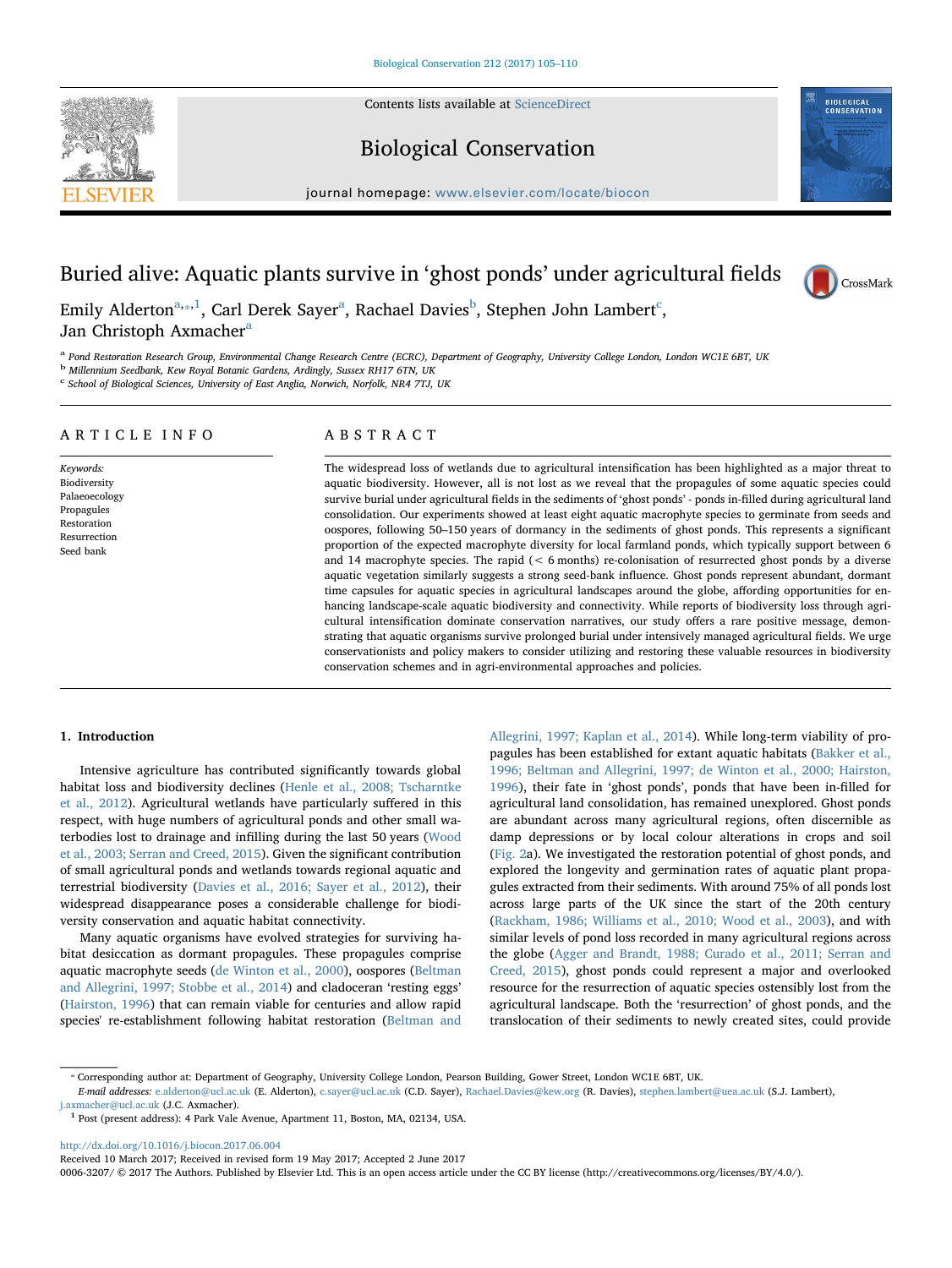highly valuable approaches in aquatic conservation. Ghost ponds have the potential to retain not only historic populations of extant species, but also remnants of flora which have become locally or regionally extinct. Further, ghost pond restoration could help to reinstate the historic landscape connectivity between aquatic habitats.

This study examined the potential viability of dormant propagules buried within the sediments of in-filled ghost ponds. External propagule sources are commonly stated as primary agents of pond colonisation ([Mari et al., 2011; Williams et al., 2008](#page-5-8)), but in restored or resurrected habitats the historic propagule bank may also make a significant contribution. Focusing on three farmland ghost ponds in Norfolk, eastern England, UK, we used a multi-level experimental design to examine the longevity of viable propagules, and indicate the relative importance of the seed bank vs. external propagule sources in mesocosm colonisation. Our work establishes the viability of aquatic plant propagules following burial under intensive agriculture some 45, 50, and  $\sim$  150 years ago. We show remarkable longevity of aquatic plant propagules beneath cropped agricultural fields, and highlight the great potential of ghost pond restoration for aquatic biodiversity conservation in global agricultural landscapes.

#### 2. Methods

#### 2.1. Experimental design

Our study comprises four complimentary approaches [\(Fig. 1\)](#page-1-0):

i) The resurrection of three ghost ponds [\(Fig. 2](#page-2-0)), following burial

<span id="page-1-0"></span>

Fig. 1. Study design and experimental treatment. Historic sediment from three ghost ponds ( $GP_{45}$ ,  $GP_{50}$  and  $GP_{150}$ ) provided the aquatic propagule material for three different experimental treatments; on-site mesocosms [\(Fig. 3a](#page-2-1)), sealed microcosms ([Fig. 3](#page-2-1)b), and viability testing using tetrazolium chloride (TZ) stain ([Fig. 3c](#page-2-1)).

50–150 years ago.

- ii) On-site mesocosm experiments [\(Fig. 3a](#page-2-1)), comparing macrophyte colonisation of 4 different treatments in four replicates, with mesocosms either open or closed to dispersal, and containing sterile or historic pond sediment.
- iii) Sealed microcosm experiments [\(Fig. 3b](#page-2-1)), comparing macrophyte establishment from sterile and historic pond sediment.
- iv) Viability testing of propagules extracted from historic pond sediments using tetrazolium chloride staining ([Fig. 3](#page-2-1)c).

#### 2.2. Locating and excavating ghost ponds

Ghost ponds were identified using historic UK Ordnance Survey (OS) maps and local tithe (1836–1841) maps. Within the study region of Norfolk (5371 km<sup>2</sup>), eastern England, UK, around 8400 ponds have been lost since the 1950s. The three ghost ponds selected for this study were all located in areas that had experienced relatively high levels of pond loss: within a 3 km radius of each study pond, a further 289  $(GP<sub>150</sub>)$ , 275  $(GP<sub>50</sub>)$  and 147  $(GP<sub>45</sub>)$  ghost ponds, buried since the early 1950s, were identified ([Alderton, 2017](#page-4-1)). For the three studied ghost ponds, time since burial was estimated from the most recent map demarcation of a pond and from landowner knowledge of pond loss. The oldest ghost pond, GP<sub>150</sub>, was buried sometime between 1839 and 1883. GP<sub>50</sub> was in-filled during the late 1960s, and GP<sub>45</sub> during the early 1970s. All three ponds were located on land intensively farmed over many decades. Prior to their excavation, pond  $GP<sub>150</sub>$  was situated near a hedgerow, while both  $GP_{50}$  [\(Fig. 2a](#page-2-0)) and  $GP_{45}$  were located in the middle of arable fields.

All three ponds were excavated over September–October 2013. Once exact ghost pond locations had been established, a trench was dug through their centre and top soil was removed until dark historic pond sediments were exposed ([Fig. 2](#page-2-0)b). Bulk samples of approximately 30 L of historic pond sediments were collected from multiple locations within the ghost pond basin, and stored in the dark in air-tight bags at 5 °C, prior to use in the mesocosm and microcosm experiments ([Fig. 3](#page-2-1)). Each ghost pond was then fully resurrected following the profile, size and depth of the historic pond basin ([Fig. 2](#page-2-0)c) and given a 6 m + marginal buffer left to natural plant colonisation. The ponds naturally filled with water over winter, and aquatic macrophytes were surveyed at weeks 5, 16, 28, 34 and 40 following excavation.

#### 2.3. On-site mesocosms

Sixteen PVC-lined mesocosms measuring  $40 \times 30 \times 30$  cm were placed around each of the ghost pond sites [\(Fig. 3](#page-2-1)a). Eight mesocosms were prepared with 2 L of historic ghost pond sediment, each with 4 replicates left open to dispersal ('propagule bank & dispersal') and 4 replicates ('propagule bank') covered with 0.25 mm diameter mesh to prevent the influx of dispersing propagules. The remaining eight mesocosms were prepared with 2 L of a 50/50 mix of steam-treated potting soil and builder's sand ([Boedeltje et al., 2002](#page-5-9)); with 4 again left open ('dispersal') and 4 covered with 0.25 mm mesh ('control'). Despite their small size, the positioning of mesocosms adjacent to the resurrected ghost ponds meant that waterfowl, a key dispersal vector for aquatic macrophyte seeds [\(Soons et al., 2016\)](#page-5-10), accessed both the ponds and open mesocosms. Mallard (Anas platyrhynchos) were directly observed dabbling in the open mesocosms, although other bird species may also have visited the sites. All mesocosms were filled with filtered (53 μm mesh) rainwater and surveyed for aquatic macrophytes at the same time intervals as the ghost ponds.

#### 2.4. Microcosms

Sealed microcosms were set up to corroborate the mesocosm results under strictly controlled conditions [\(Fig. 3b](#page-2-1)). Microcosms were set up outside at a central location situated about 25 km from the nearest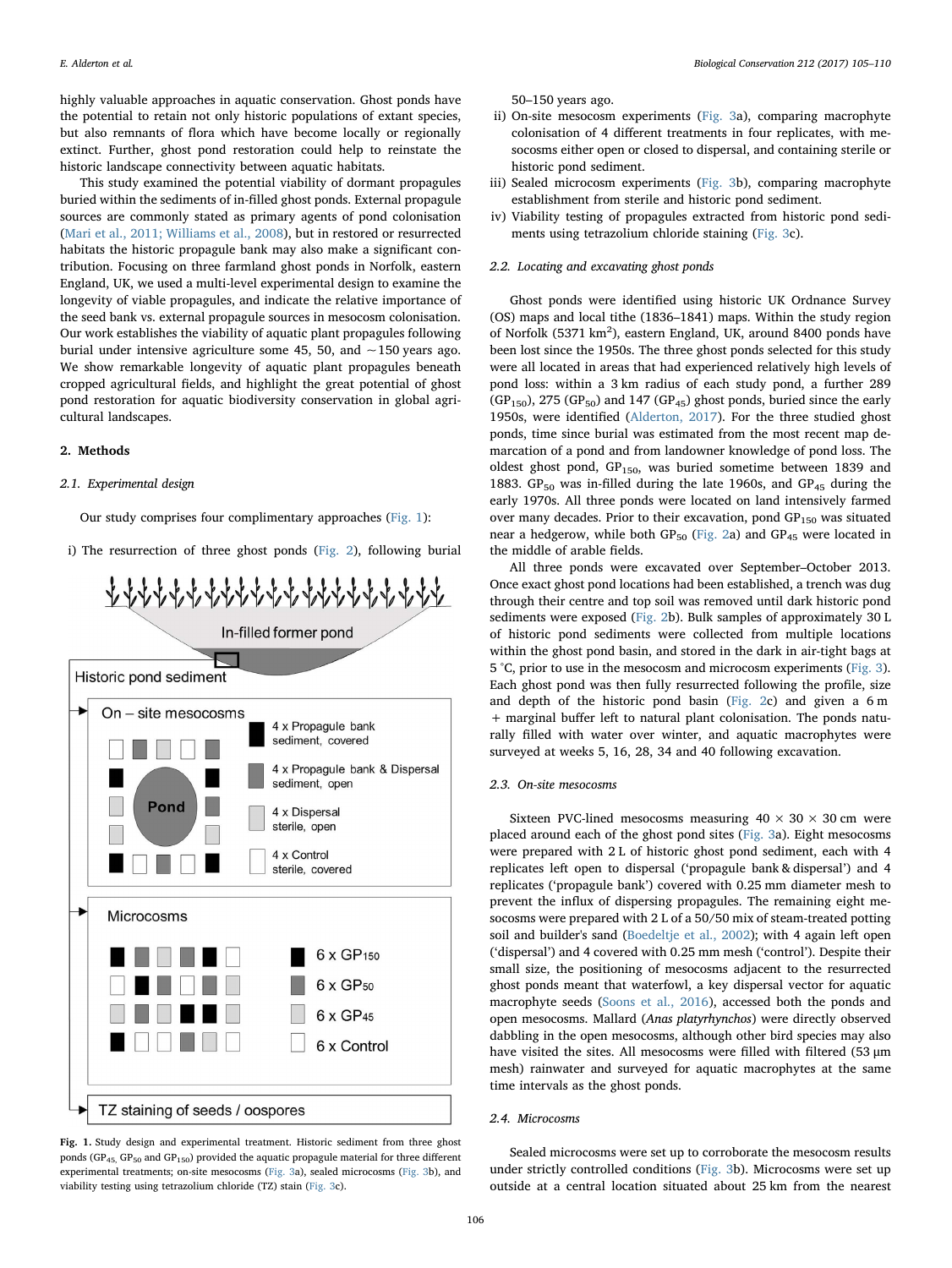<span id="page-2-0"></span>

<span id="page-2-1"></span>Fig. 3. Photographs of the three experimental components used: (a) P. natans growing in GP<sub>50</sub> 'propagule bank' treatment mesocosm (July 2014); (b) P. natans and Chara sp. growing in GP<sub>50</sub> microcosm (July 2014); (c) TZ-stained and viable Chara sp. oospore from GP<sub>150</sub> (Left) and P. natans embryo from GP<sub>50</sub> (Right).

ghost study pond ( $GP_{150}$ ). As such, microcosms experienced similar weather conditions to the study ponds and on-site mesocosms, but without the risk of being exposed to the external input of aquatic propagules. Sediment collected from each ghost pond was homogenized and distributed between 6 plastic microcosms ( $30 \times 20 \times 19$  cm), in March 2014. Each microcosm was filled with 1 L of sediment. As controls, six additional microcosms were filled again with 1 L of a 50/50 mix of sterile potting soil and builder's sand. All microcosms were filled with filtered rainwater (as for the mesocosms), covered with cling-film, and positioned on outdoor pallets. A frame was constructed to support a thin polythene cover (December–February), or shade netting (June–- July), to protect the microcosms from temperature extremes, while allowing for a natural light regime. Aside from protecting the microcosms from winter frost damage and high summer temperatures, we allowed for a wide variation in temperature to break dormancy across species with a range of likely germination triggers [\(Hay et al., 2008;](#page-5-11) [Proctor, 1967](#page-5-11)). Microcosms therefore experienced a water temperature range of 0–28 °C. Microcosm germinations were recorded at weeks 8, 13, 18, 22, 29, 37, 47, and 62 between May 2014 and May 2015. After being sealed, filtered rainwater in the microcosms was replaced at weeks 13, 18, 22 and 37 to reduce the effects of stagnation and potential anoxia. During each survey, germinations were counted for each species. To reduce sediment disturbance, and more closely mimic conditions in the on-site mesocosms and ponds, seedlings were not removed from the microcosms. During the time frame of the microcosm study, none of the newly established plants set seed, and as such all individuals counted must have arisen from the historic propagule bank. By week 62, some charophytes had started to develop oogonium, although these had not ripened before the experiment ended. However, charophytes also propagate vegetatively, and as such it is possible that some 'individuals' may have been counted more than once. To avoid this problem, our results focus on species presence/absence, rather than the number of individuals present.

#### 2.5. Tetrazolium chloride (TZ) staining

TZ staining was conducted at the Millennium Seed Bank, Wakehurst Place, Royal Botanic Gardens, Kew over 30/11/2015–01/12/2015. Sediment collected from the ghost ponds was kept in cold storage for 23 months. For TZ staining, seeds were then extracted from  $4 \times 50$  mL samples of homogenized sediment from each of the three ghost ponds. To maximize the number of examined propagules from the oldest site,  $GP<sub>150</sub>$ , an additional 450 mL bulk sample was processed. Sediment was passed through 355 μm and 125 μm sieves to remove all seeds and oospores, which were subsequently transferred to vials of distilled water and returned to cold storage (5 °C) for a further two months before staining. During this period, fungal growth was removed periodically from the propagules. Imbibed cleaned seeds and oospores then underwent an X-ray assay to assess numbers of full, insect infested and empty seeds. For the TZ assay, imbibed seeds were kept at 20 °C for 2–4 days to initiate metabolic processes. Potamogeton natans and Ranunculus aquatilis seeds were bisected laterally, while Chara ssp.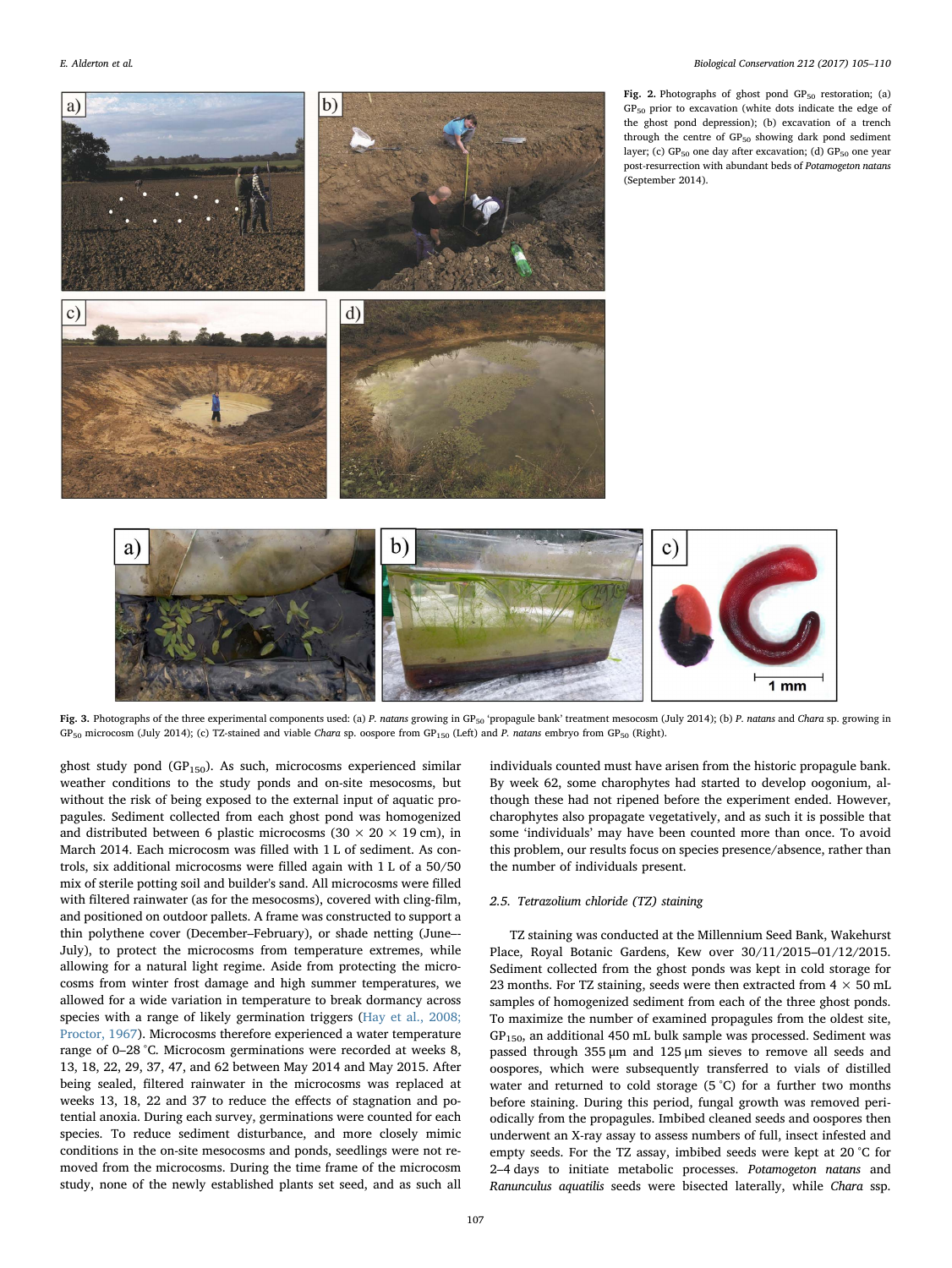oospores were left intact. Seed embryos and oospores were incubated in 1% TZ solution at 30 °C for 36 and 48 h respectively; the longer time period allowing penetration of the TZ solution through the oospore wall. TZ staining was finally assessed under a light microscope at  $\times$  10–20 magnification ([Fig. 3c](#page-2-1)). Seeds/oospores were classed as 'viable' if they exhibited complete red staining, and as 'potentially viable' if the staining was slightly patchy, or pink in colour. Seeds/oospores were classed as 'non-viable' if they did not stain, or exhibited very patchy or pale pink staining.

#### 2.6. Statistical analysis

Profile analysis for the mesocosm treatments was conducted in SPSS. This multivariate technique can be used to test one dependent variable measured at different times, or several different dependent variables measured at the same time. The test is an extension of a repeated measures ANOVA, but avoids multiple comparisons where data are analyzed across more than two time points. Profile analysis is robust to both small sample sizes and violations of normality ([Tabachnick and](#page-5-12) [Fidell, 2007; Von Ende, 2001](#page-5-12)). In this case, it was used to compare three components of the response curves of each mesocosm treatment; the overall level of each curve (levels – whether there is a significant effect of mesocosm treatment), the shape of the response curves relative to each other (parallelism – whether mesocosm treatments differ from each other at different time points), and whether each curve has an average slope different from zero (flatness – the effect of time, irrespective of mesocosm treatment). Graphs were generated in R (package 'ggplot2').

#### 3. Results

Ghost pond sediments collected from  $GP<sub>150</sub>$ ,  $GP<sub>50</sub>$  and  $GP<sub>45</sub>$  contained propagules from at least 15 aquatic plant species in 10 genera. Twelve of these species rapidly colonized the resurrected ponds within 5–40 weeks, while 8 species also germinated under at least one experimental condition ([Table 1](#page-3-0)).

The sediment of the oldest pond  $(GP_{150})$  contained viable propagules of at least 5 aquatic macrophytes; the charophytes Chara virgata and C. vulgaris, and Potamogeton natans, Ranunculus aquatilis and Juncus sp. ([Table 1\)](#page-3-0). When stained, 20% of charophyte oospores from  $GP_{150}$ appeared viable ([Fig. 3](#page-2-1)c), with a further 20% classified as 'potentially viable'. Many oospores, and individual seeds of Juncus sp. and R. aquatilis, germinated from GP<sub>150</sub> sediment in cold storage (5 °C) prior to viability testing. Non-viable seeds of Mentha aquatica and Persicaria amphibia were also recorded in  $GP_{150}$  sediment. These species did not germinate in any experimental treatment, but quickly colonized

<span id="page-3-1"></span>

Fig. 4. Total and mean species richness of plants germinating in mesocosms over time. Error bars show standard errors. Treatments as follows: 'Propagule bank' (covered mesocosms containing ghost pond sediment); 'Propagule bank & Dispersal' (open mesocosms containing ghost pond sediment); 'Dispersal' (open mesocosms containing sterile substrate) and 'Control' (covered mesocosms containing sterile substrate).

resurrected pond  $GP_{150}$ .

The propagule bank of  $GP_{50}$  was dominated by viable P. natans seeds and non-viable Lemna trisulca seeds, with only one viable charophyte oospore identified during TZ staining. Nonetheless, P. natans and the charophyte species C. vulgaris, C. globularis and C. contraria all germinated in  $GP_{50}$  and in associated mesocosms and microcosms.

Only empty charophyte oospores and seed cases of A. plantagoaquatica, L. trisulca, Potamogeton spp. and R. aquatilis were found in the sediment from  $GP_{45}$ . However, P. natans grew in the microcosms, mesocosms, and resurrected pond, while C. hispida grew in the pond and mesocosms, and Nitella flexilis agg. grew in the pond and microcosms.

#### <span id="page-3-0"></span>Table 1

Aquatic macrophyte species found in the study ponds and germinating or viable in at least one experimental treatment. 'Experimental treatment' indicates the location and maximum age of the germination/viable propagule; ghost pond (Pond), mesocosm (Meso.), microcosm (Micro.), or viable Tetrazolium chloride (TZ) staining (TZ stain). Details are also provided for oospores and seeds that germinated while in cold storage (Germ. in storage and Germ. age). Viability testing results using 1% TZ stain are shown as the number of seeds/oospores Examined, and the number which were Viable (full stain), and Maybe viable (patchy stain). \*Fully-developed charophytes were identified to species level while charophyte oospores were identified to genus only.

|                       | Seed/oospore collection |                  |             | TZ stain |         |              | Experimental treatment |             |             |             |
|-----------------------|-------------------------|------------------|-------------|----------|---------|--------------|------------------------|-------------|-------------|-------------|
| Species               | Number/vol. (ml)        | Germ. in storage | Germ. age   | Examined | Viable  | Maybe viable | TZ stain               | Micro.      | Meso.       | Pond        |
| Chara spp.            | 740/150                 | 70/740           | $\sim$ 150a | 160      | 32      | 32           | $\sim$ 150a            | $\sim$ 150a | $\sim$ 150a | $\sim$ 150a |
| Chara contraria       | $\star$                 | * .              | $\star$     | $\star$  | $\star$ | $\star$      | $\star$                | ~50a        | ~50a        | ~50a        |
| Chara globularis      | $\star$                 | *.               | $\star$     | $\star$  | $\star$ | $\star$      | $\star$                | ~50a        | ~50a        | ~50a        |
| Chara hispida         | $\star$                 | *.               | $\star$     | $\star$  | $\star$ | $\star$      | $\star$                |             | $~1$ 45a    | ~15a        |
| Chara virgata         | $\star$                 | ÷                | $\star$     | $\star$  | $\star$ | $\star$      | $\star$                | $\sim$ 150a | $\sim$ 150a | $\sim$ 150a |
| Chara vulgaris        | $\star$                 | ÷                | $\star$     | $\star$  | $\star$ | $\star$      | $\star$                | $\sim$ 150a | $\sim$ 150a | $\sim$ 150a |
| Juncus sp.            | 22/12                   |                  | $\sim$ 150a | 22       |         |              |                        |             |             | ~150a       |
| Nitella flexilis agg. | 0/200                   |                  |             |          |         |              |                        | $~1$ 45a    |             | $~1$ 45a    |
| Potamogeton natans    | 69/400                  |                  |             | 69       | 4       | 5            | ~50a                   | $\sim$ 150a | ~50a        | $\sim$ 150a |
| Ranunculus aquatilis  | 143/550                 |                  | $\sim$ 150a | 104      |         |              |                        |             |             | ~50a        |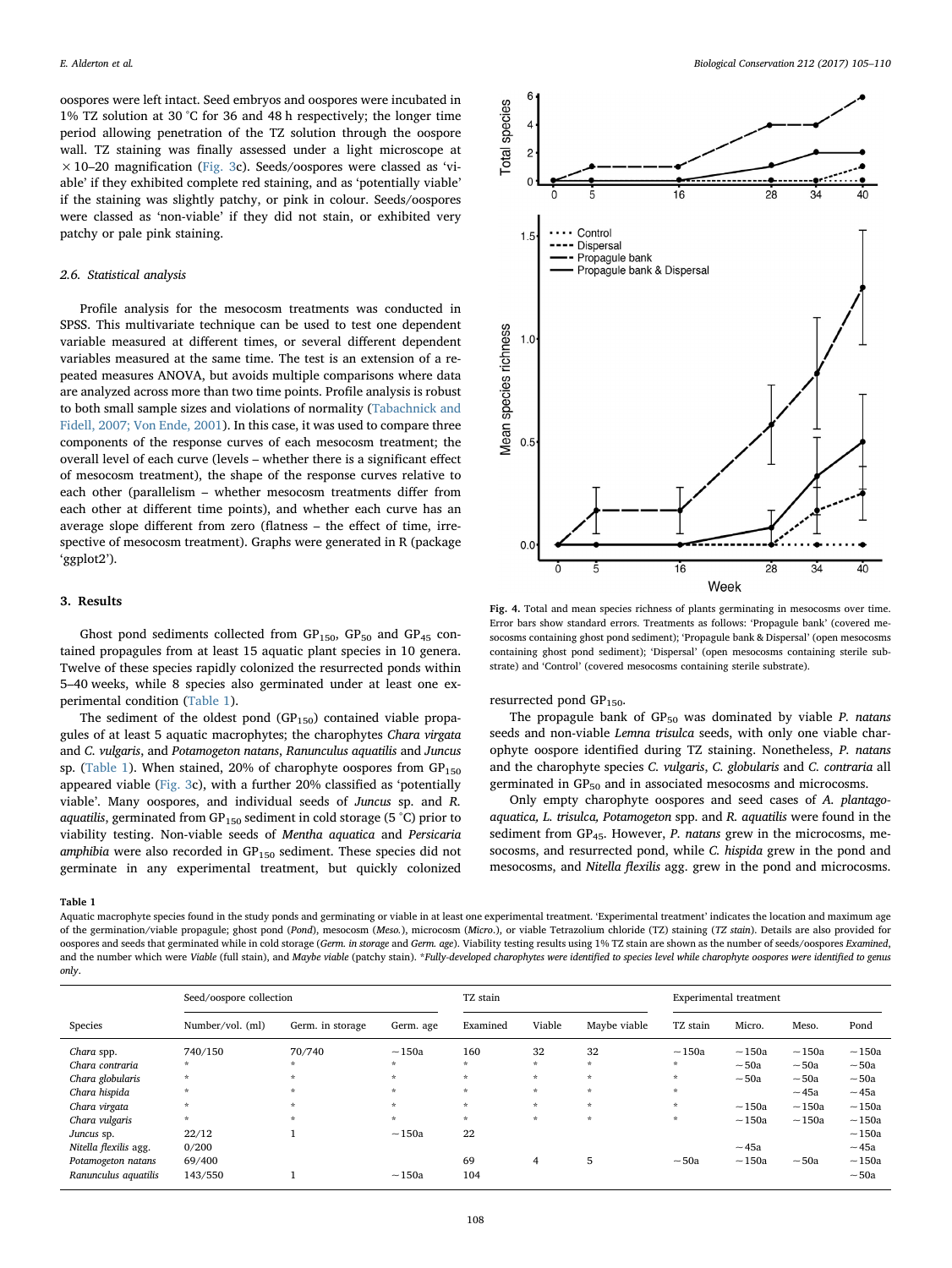These findings suggest that GP<sub>45</sub> sediment contained much lower densities of viable propagules.

The on-site mesocosm results reflect the importance of dormant propagule reserves for aquatic macrophyte colonisation and diversity ([Fig. 4](#page-3-1)). Germination in covered mesocosms containing ghost pond sediment ('propagule bank' - treatment) was significantly higher  $(p < 0.02)$ , and faster than in other mesocosm types, with macrophytes germinating in the order: P. natans (week 5,  $GP_{50}$  sediment), C. vulgaris (week 28,  $GP_{150}$  and  $GP_{50}$  sediment; week 40,  $GP_{45}$  sediment), C. contraria (week 28,  $GP_{50}$  sediment), C. virgata (week 34,  $GP_{150}$  sediment), C. globularis and C. hispida (week 40, GP<sub>45</sub> sediment). Only P. natans (week 28,  $GP_{50}$ ) and C. vulgaris (week 34,  $GP_{150}$  and  $GP_{50}$ ) germinated in the open 'propagule bank & dispersal' treatment, and only C. vulgaris (week 34,  $GP_{150}$  and  $GP_{50}$ ) germinated in the open 'dispersal' treatment containing sterile substrate. No germinations occurred under 'control' conditions.

We also observed crustaceans (Daphnia spp. and Cyclops spp.) in both microcosms and 'propagule bank' mesocosms, indicating the presence of viable 'resting eggs' of crustacean zooplankton, but did not investigate their establishment patterns.

#### 4. Discussion

While agricultural intensification has undoubtedly had highly detrimental impacts on biodiversity, our findings offer a glimmer of hope for the restoration of aquatic habitats and macrophyte communities ostensibly lost to agriculture. We demonstrate that buried ghost pond propagule banks can act as a key source of aquatic macrophytes to ponds and other wetlands in modern agricultural landscapes, where dispersal barriers often limit the effectiveness of conventional habitat creation methods [\(Raebel et al., 2012; Williams et al., 2008](#page-5-13)). While temporal dispersal is a known mechanism for the persistence of aquatic organisms in extant habitats ([Beltman and Allegrini, 1997;](#page-5-4) [Weyembergh et al., 2004\)](#page-5-4), our study is the first to demonstrate at least centennial-scale survival of aquatic plants in 'extinct' aquatic habitats beneath intensively cultivated agricultural fields.

The observed differences in aquatic propagule viability between our three study sites could suggest that pond conditions pre-burial have a stronger effect upon propagule viability than length of burial.  $GP_{45}$  had dried out prior to its burial during a particularly dry year, whereas pond  $GP<sub>50</sub>$  was filled in while still wet. Low propagule viability in  $GP<sub>45</sub>$ corresponds with similar trends observed in drained wetlands linked to desiccation [\(Brown, 1998; Stroh et al., 2012\)](#page-5-14). Nonetheless, even very low viable propagule densities can enable macrophyte re-establishment ([Kaplan et al., 2014](#page-5-15)) and this likely explains the rapid re-colonisation of aquatic macrophytes in all three resurrected ghost ponds, including in GP45. The mesocosm component of our study directly demonstrates the positive effect of the propagule bank upon both aquatic species diversity and rate of establishment. The unexpected significantly higher macrophyte establishment rates in covered 'propagule bank' mesocosms, compared to open 'propagule bank & dispersal' mesocosms, is most likely due to disturbance by water fowl, especially ducks which were observed to forage in the open mesocosms. This disturbance effect is likely to be less significant within the ghost ponds themselves, due to their much large size.

In contrast to the generally observed loss of viable propagules from wetlands due to drainage and lowered water levels [\(Brown et al., 1997;](#page-5-16) [Stroh et al., 2012](#page-5-16)), the rapid burial of pond sediments during in-filling appears to effectively conserve long-term propagule viability. Several of the taxa surviving prolonged burial are keystone species; charophytes provide complex habitat structure and promote water clarity ([Schneider](#page-5-17) [et al., 2015\)](#page-5-17), and they have become increasingly scarce in lowland agricultural landscapes [\(Lambert and Davy, 2011\)](#page-5-18), while floatingleaved species like P. natans [\(Fig. 2](#page-2-0)d) strongly enhance the diversity of Odonata [\(Raebel et al., 2012\)](#page-5-13). With UK farmland ponds typically supporting between 6 and 14 aquatic macrophyte species [\(Davies et al.,](#page-5-19)

[2008; Sayer et al., 2012\)](#page-5-19), the 8 species shown here to survive prolonged burial represent a significant proportion of the expected species diversity in these farmland ponds. Although our study examined the propagule banks of just three sites, their history, origins, and surrounding land use are widely representative of the conditions experienced by many ghost ponds. Intensive farming after pond burial, compaction, fertilizer and herbicide use, and continued intensive farming (outside of a 6 m pond margin) after any potential pond resurrection, are common to many ghost ponds. As such, we believe our study sites provide a realistic demonstration of the potential for using ghost pond propagule banks to aid wetland habitat restoration in European lowland farmland.

Although pond loss has been highlighted as a major challenge across many agricultural regions, current conservation policies offer ponds minimal legislative protection. Further, in regions where pond conservation strategies exist, including the US [\(Dahl, 2014\)](#page-5-20), and parts of Europe [\(Céréghino et al., 2008](#page-5-21)), prevailing approaches focus on the creation of new ponds [\(Dahl, 2014; Forestry Commission et al., 2016;](#page-5-20) [Freshwater Habitats Trust, 2015\)](#page-5-20). The success of pond creation relies heavily upon plant dispersal from existing habitats ([Raebel et al., 2012;](#page-5-13) [Williams et al., 2008\)](#page-5-13), which may be severely hampered in modern-day, highly fragmented agricultural settings. Ghost pond restoration may therefore provide an effective method of returning lost aquatic habitats and their associated macrophyte communities to agricultural landscapes.

Ghost ponds represent biological 'time capsules' whose restoration can facilitate the rapid return of wetland habitat and aquatic plants into the farmland landscape. It is evident, from their high abundance in agricultural landscapes around the globe (Wood [et al., 2003; Curado](#page-5-1) [et al., 2011; Dahl, 2014; Serran and Creed, 2015\)](#page-5-1), that ghost ponds represent a rich and highly undervalued conservation resource. In areas where the resurrection of ghost ponds is not a viable option, sediment extracted from known ghost ponds could be analyzed palaeoecologically to identify past aquatic communities [\(Madgwick et al., 2011](#page-5-22)), while sediment translocations could facilitate the establishment of lost local species and genotypes in newly created ponds. We believe that ghost pond restoration could play a significant role in reversing some of the dramatic habitat and biodiversity losses caused by the global disappearance of agricultural wetlands, while acting to enhance aquatic habitat connectivity. We urge conservationists to incorporate ghost pond restoration into landscape-scale conservation strategies and evolving agri-environment approaches and policy.

#### Role of the funding source

This research was funded by a Natural Environment Research Council (NERC) (NE/K501037/1) PhD award to Emily Alderton, with additional funding kindly contributed by the Norfolk Biodiversity Partnership, ENSIS Ltd., and the UCL Graduate School. Sponsors did not contribute to the study design, data collection, interpretation, writing, or decision to submit this paper for publication.

#### Acknowledgements

We thank Ian Patmore, Phill Brown, Emily Smith, Bernard Cooper and Phoebe Lewis for field assistance, and Dominic Arnold for pond excavation. We also thank the landowners who made the study possible; J.D & N.J Anema, M.B & R.A Jensen Farming, and Stody Estate Ltd. We dedicate this paper to Richard Waddingham (Manor Farm, Briston, Norfolk, UK), who inspired this study.

#### References

<span id="page-4-0"></span>Agger, P., Brandt, J., 1988. Dynamics of small biotopes in Danish agricultural landscapes. Landsc. Ecol. 1, 227–240. [http://dx.doi.org/10.1007/BF00157695.](http://dx.doi.org/10.1007/BF00157695)

<span id="page-4-1"></span>Alderton, E., 2017. "Ghost Ponds"[: Resurrecting Lost Ponds and Species to Assist Aquatic](http://refhub.elsevier.com/S0006-3207(17)30434-2/rf0010)